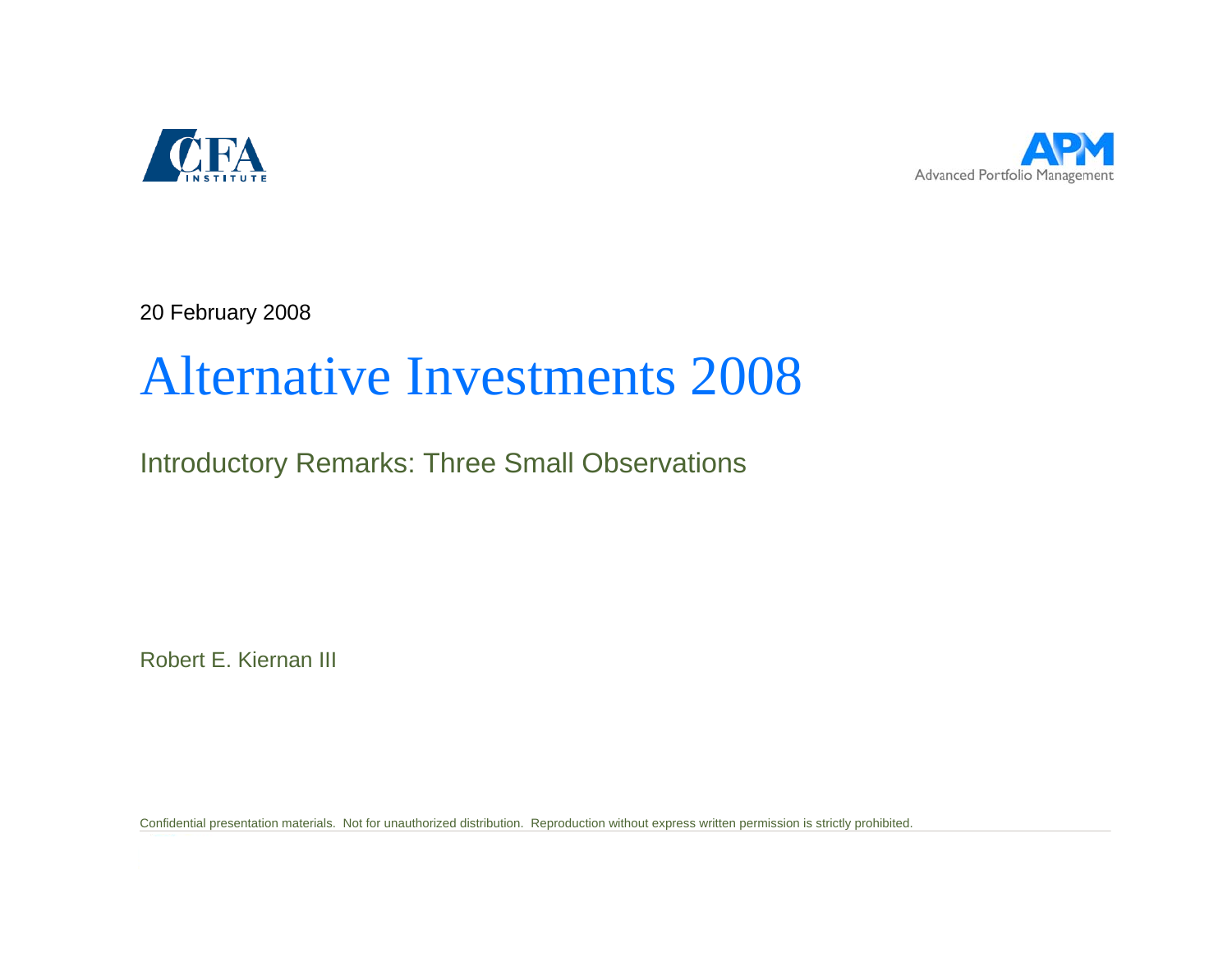

ALTERNATIVE INVESTMENTS 2008

Advanced Portfolio Management LLC 375 Park Avenue, Suite 1904 New York, New York 10152 +1 212 838 4700 info@apmcap.com www.apmcap.com

*Past performance is not indicative of future results. Some of the performance data is unaudited and has been computed by APM based on unaudited figures. The data set forth in this presentation is based on information from sources believed to be reliable but has not been independently verified. Performance is*  shown net of all fees and expenses, including investment expenses, and professional fees. The index information is included merely to show the general trend in<br>markets in the periods indicated and is not intended to imply *document does not constitute an offer for sale of interests which may be made only by means of a private placement memorandum to investors satisfying the applicable investor eligibility criteria. This document contains confidential information which is not for unauthorized reproduction or distribution. Reproduction or distribution without express written permission is strictly prohibited. Copyright © 2008 by Advanced Portfolio Management LLC. All rights reserved.* 



20 February 2008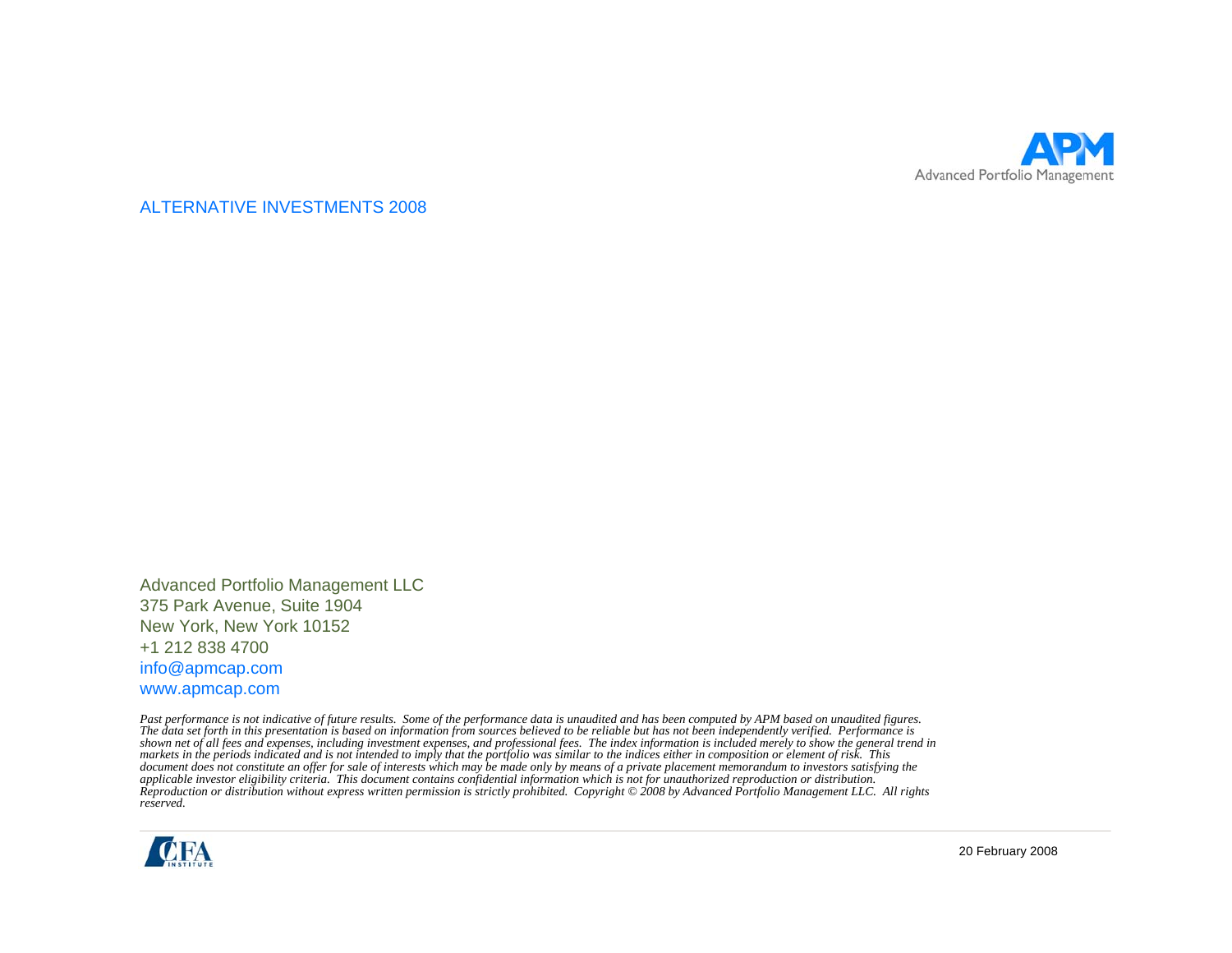

## **iTraxx IG index**

The iTraxx Investment Grade five year index which tracks credit default risk on 125 investment credits has widened from 26 basis points to 110 basis points or over 300% since the end of June 2007. More than half of this move occurred in 2008.

| June 2007                 | 26 basis points  |
|---------------------------|------------------|
| November 2007             | 52 basis points  |
| January 2008              | 79 basis points  |
| February 13 <sup>th</sup> | 110 basis points |

Current levels imply a default rate of nearly 9%. The ten year index, currently trading at 120 basis points, implies a default rate of 18%.

The average annual historical default rates for a group of cohort credits are 1.3% and 3.1% respectively. The five and ten year cumulative defaults rates are 4.6% and 8.1%, respectively.

*The iTraxxInvestment Grade five year index implies a default rate of nearly 9% against cumulative realized historical defaults of 4.6%*

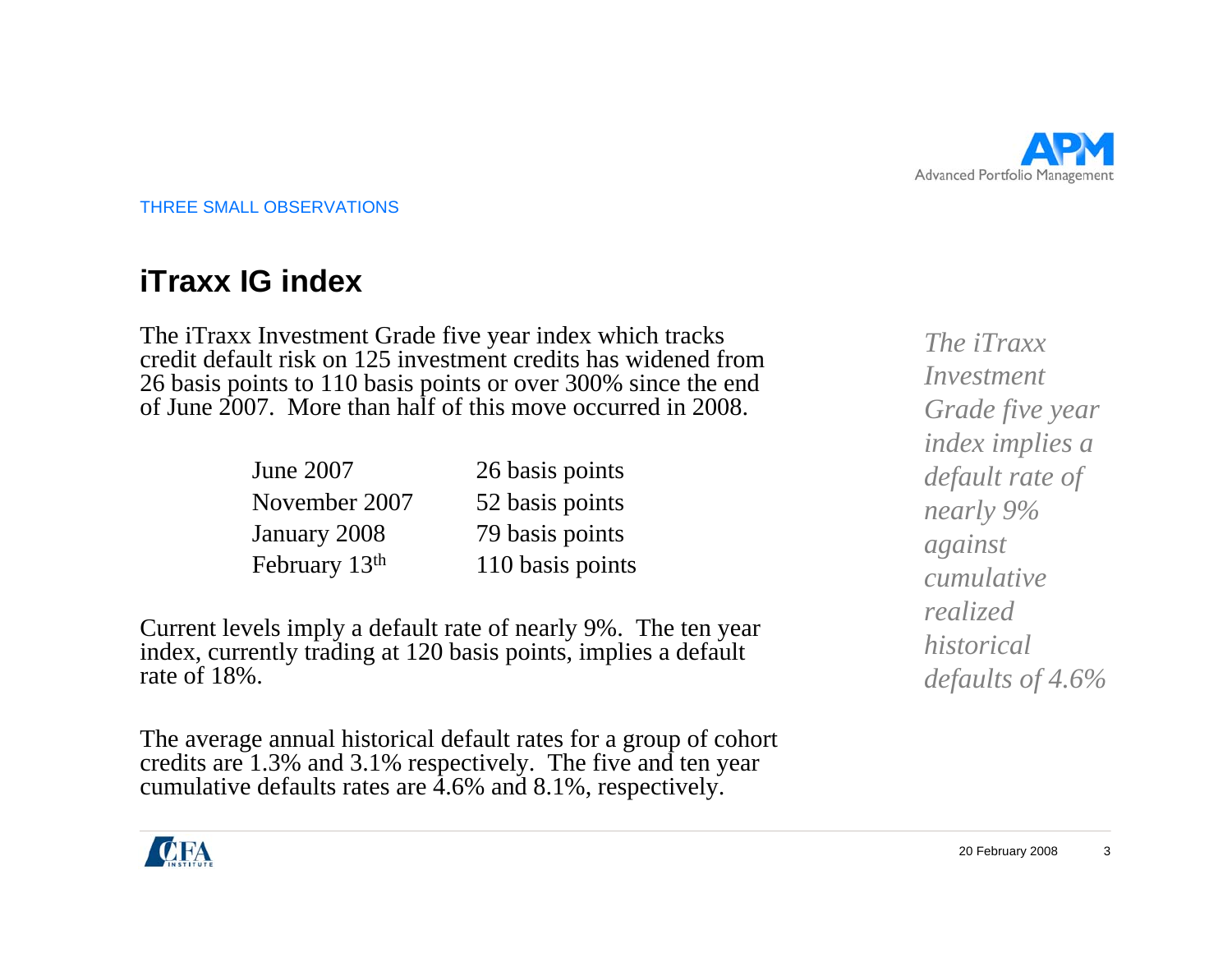

#### **Port Authority of NY and NJ**

On February 6<sup>th</sup>, an auction was held to set the weekly interest rate on the \$100 million Port Authority of New York and New Jersey VAR Bond due 7/15/2027.

A VAR bond is a 'variable auction rate" security whose rate is set weekly at an auction organized by its underwriters. The result of the auction, run by Goldman Sachs, was 4.30%

On February 13th, a week ago, another auction was held. The auction failed, meaning there were insufficient bids to purchase the securities at a market clearing rate. Per the bond terms, the bond was set at the penalty rate or 20%.

The bond is scheduled to auction again today.

*Port Authority of New York and New Jersey is rated AA yet pays 20% on variable auction rate liability*

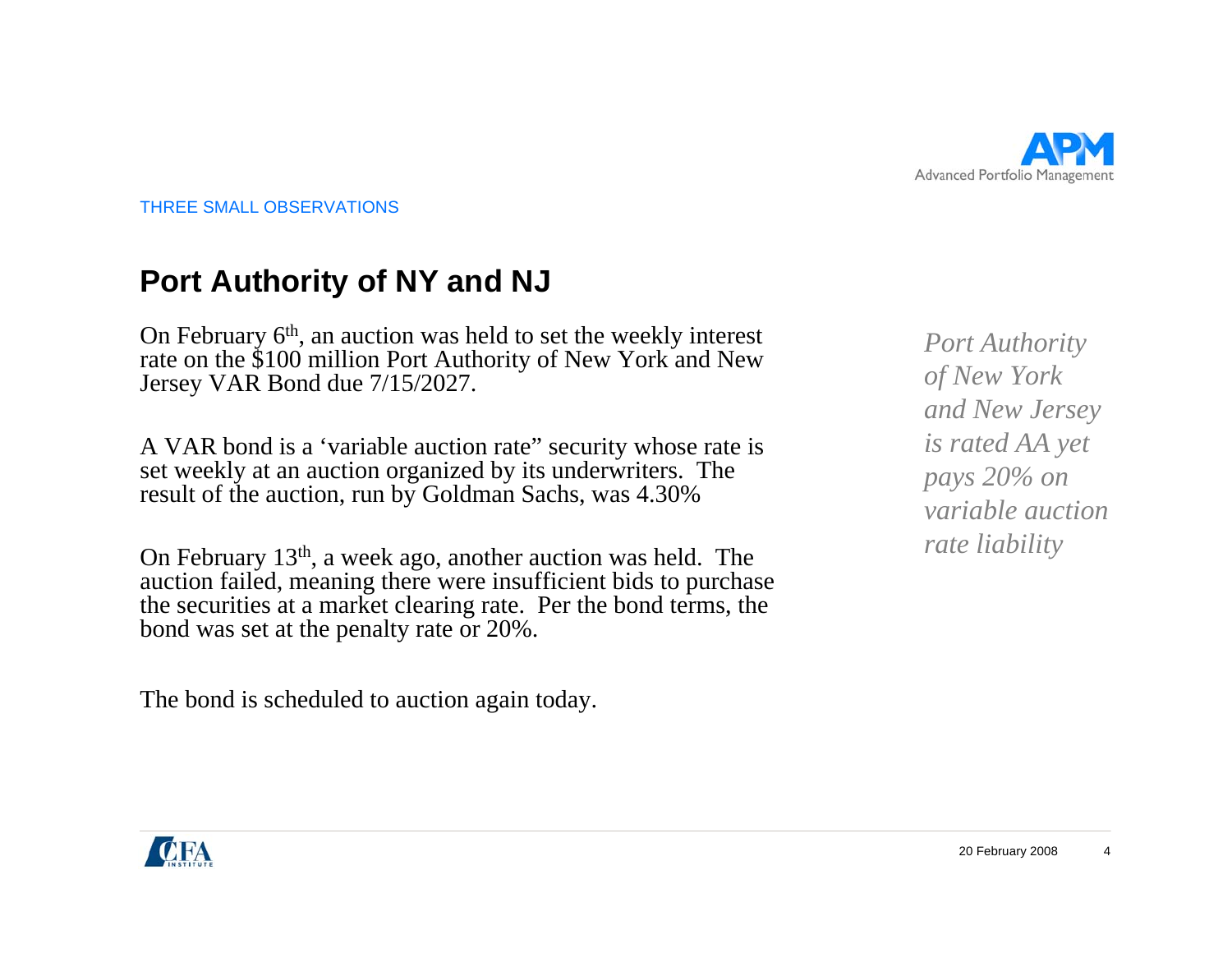

#### **Janet Yellen**

San Francisco Federal Reserve Bank President, Janet Yellen gave a speech on February 7th to the Chartered Financial Analysts of Hawaii where she made the following statement:

> "…many markets for securitized assets, especially nonagency mortgage-backed securities, continue to suffer severe illiquidity; in other words, the markets are not functioning efficiently, or may not be functioning at all."

She repeated this statement in a speech to the San Francisco Planning and Urban Research Group on February 12<sup>th</sup>.

*Federal Reserve Bank President states "many markets for securitized assets… may not be functioning at all"*

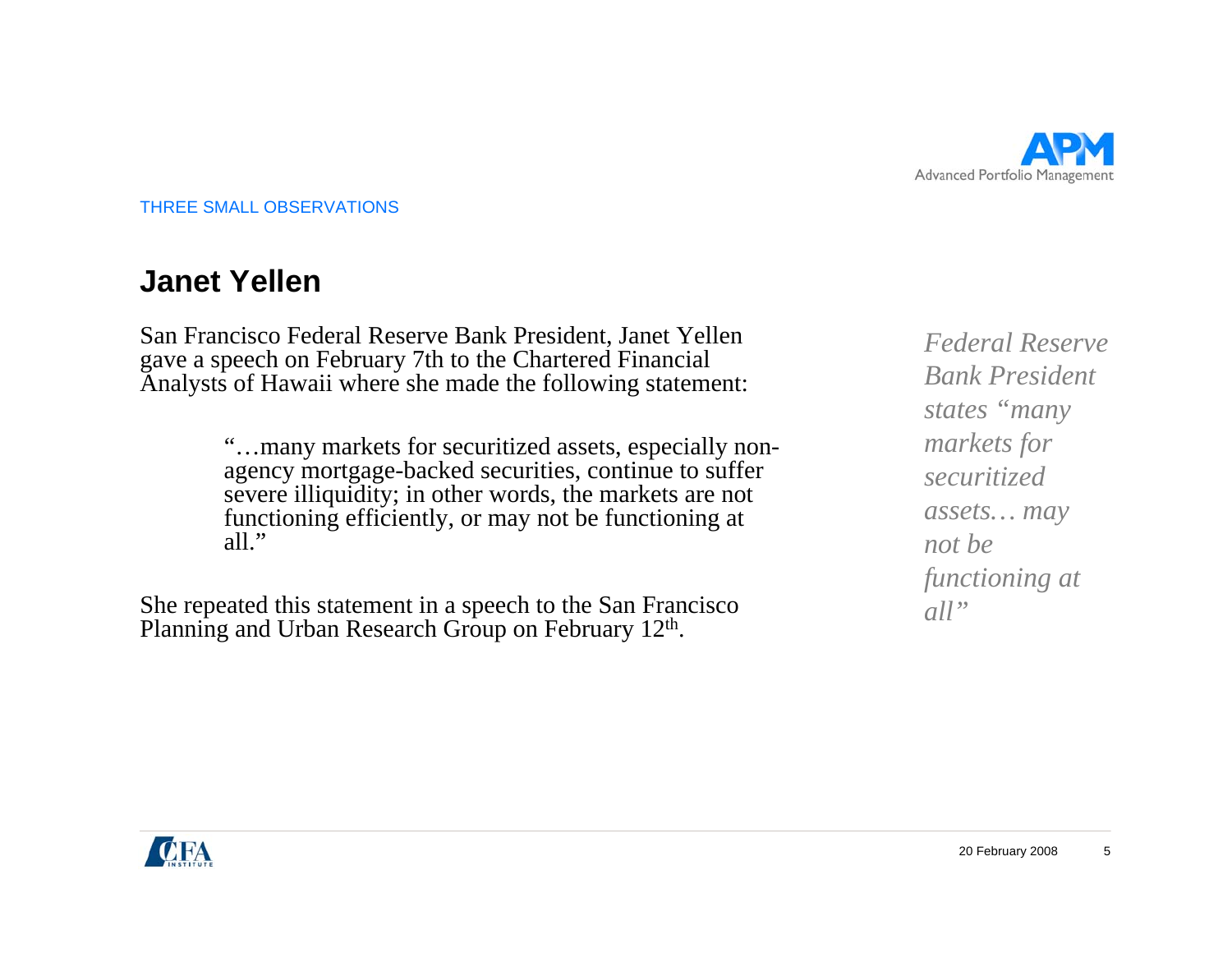

#### **What do these three observations imply?**

We are experiencing a liquidity event.

A liquidity event is a time in markets when there is a disruption in the normal, continuous making of prices by market makers. It is called a "liquidity" event because those market makers who normally provide liquidity stand back and do not make prices.

This results in very wide bid-ask spreads from the remaining, marginal market makers which, in turn, creates price functions that look like step functions rather than continuous functions.

During liquidity events, the lack of liquidity makes it difficult or impossible for information to become embedded in prices.

*During liquidity events, the lack of liquidity makes it difficult or impossible for information to become embedded in prices*

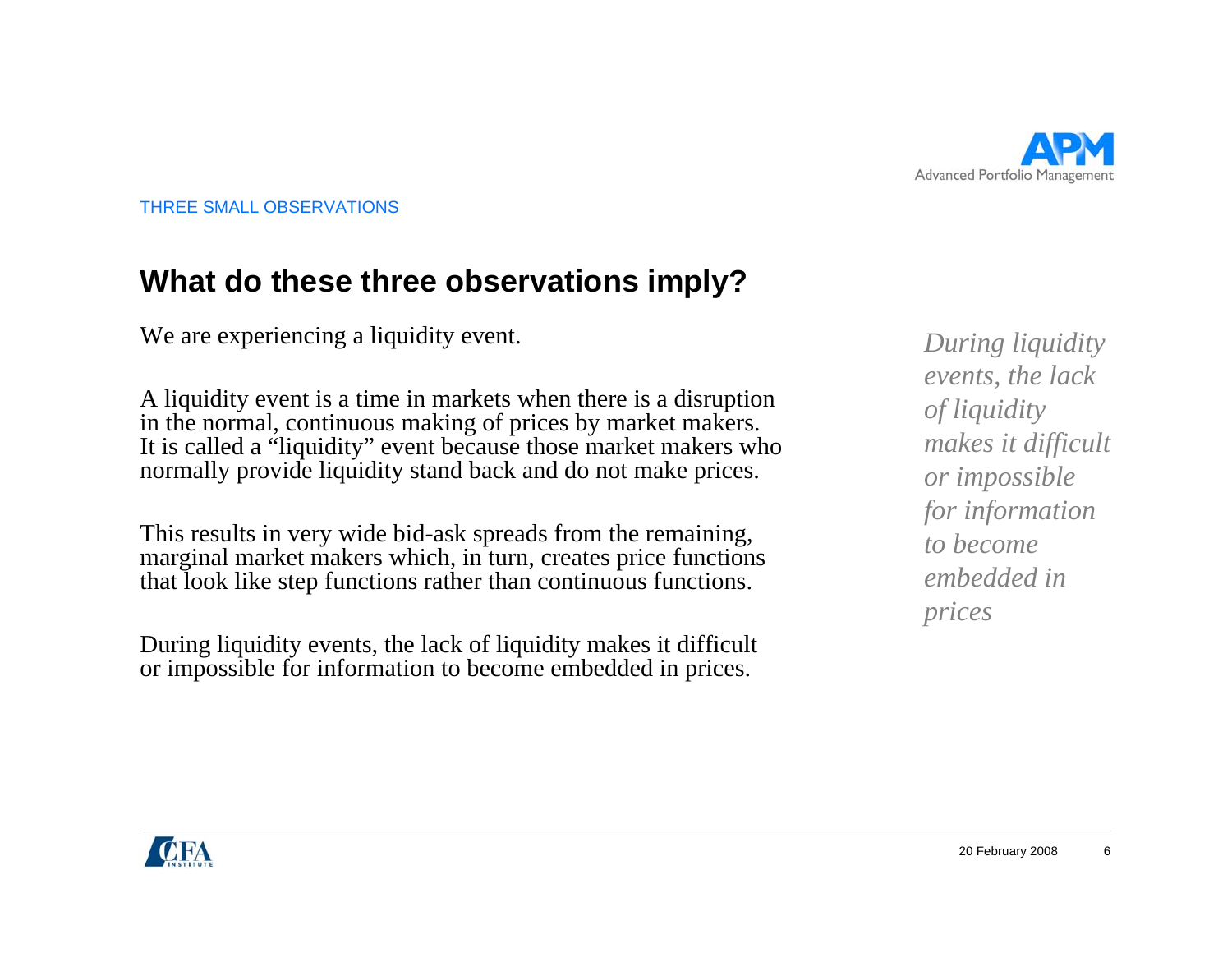

#### **What causes liquidity events?**

The causes of liquidity events are never the same – therefore, they defy forecasting and are extremely difficult, if not impossible to risk-manage.

In some cases, liquidity events are caused by the sudden realization that by market makers that they are holding the same risk that is rapidly repricing – such as the Russian/LTCM crisis of the fall of 1998.

In other cases, they are caused by a temporary disruption of market infrastructure − such as September 11<sup>th</sup>, 2001.

In still other cases, they are caused because what was previously thought to be accurate information is suddenly deemed inaccurate information – such as the accounting scandals of Enron and World Com in the summer of 2002.

*The causes of liquidity events are never the same –therefore they are difficult, if not impossible, to risk-manage*

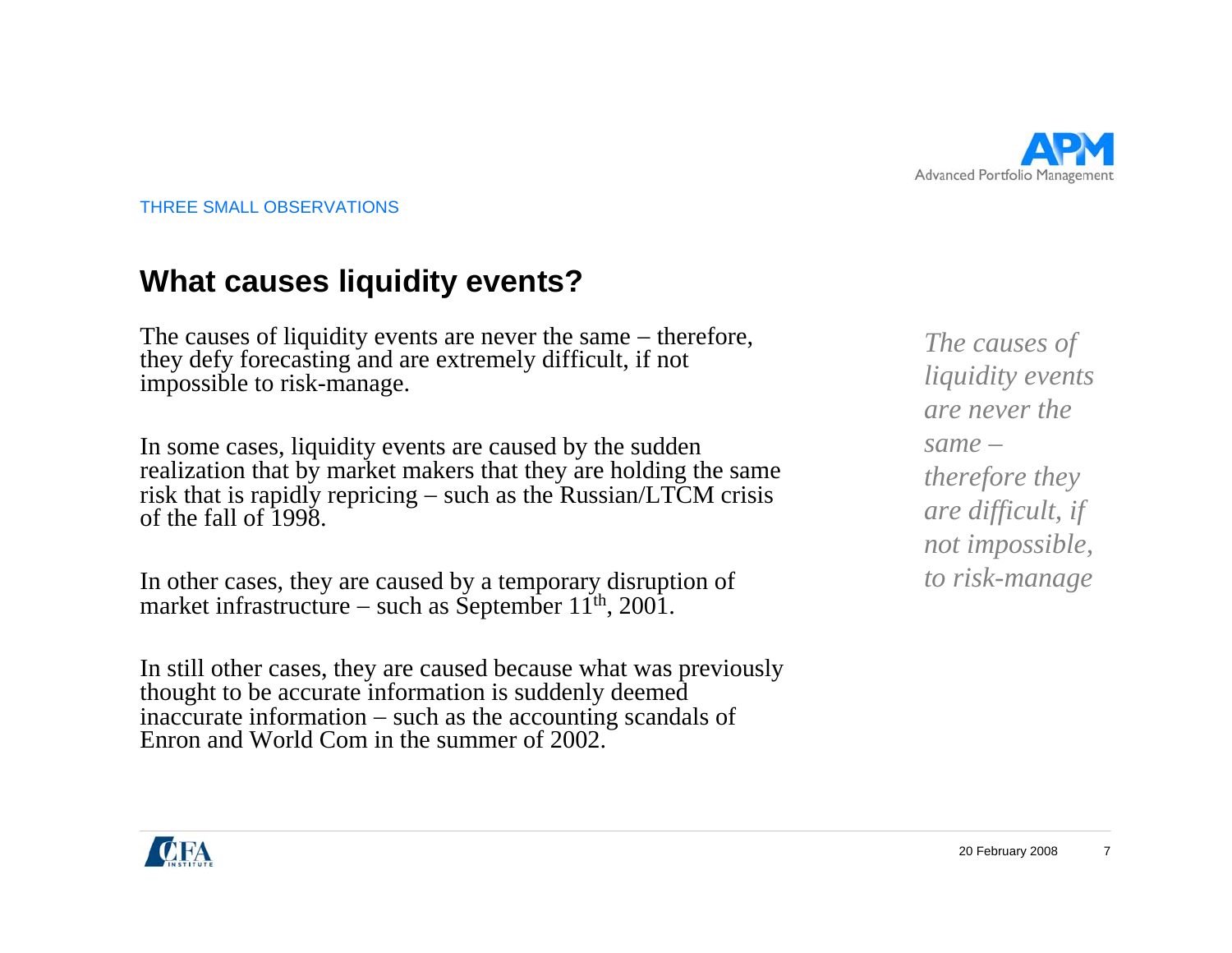

# **TED spread (LIBOR - T Bills) at record highs**



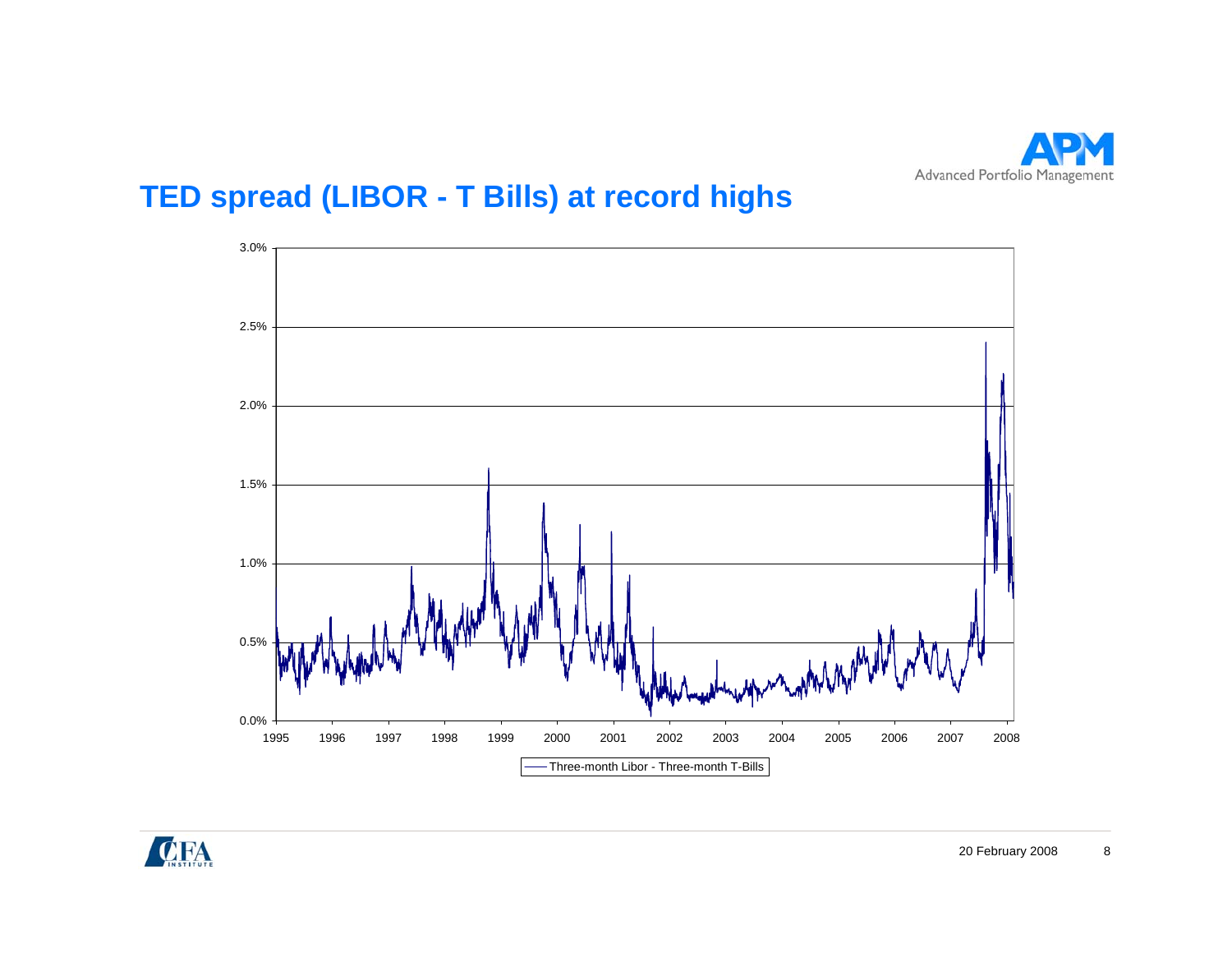

# **VIX Implied Volatility**



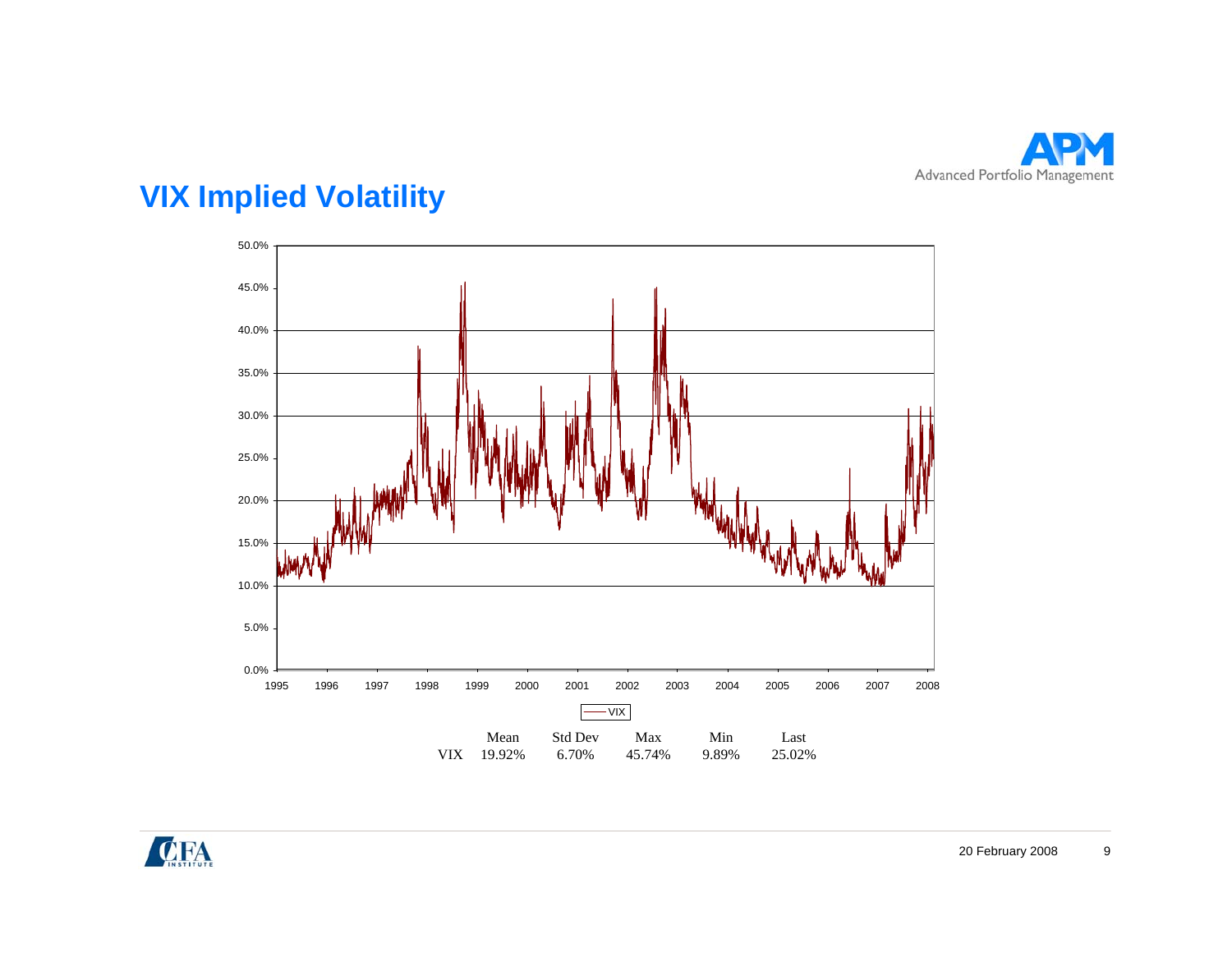

### **August 1998 Relative to January 1998 – January 2008**

|                                                   |                              | <b>Monthly Ranking:</b><br>$Worst(1)$ to Best |
|---------------------------------------------------|------------------------------|-----------------------------------------------|
|                                                   | <b>Monthly Excess Return</b> | (121)                                         |
| CSFB-Tremont Hedge Fund Index                     | $-7.95%$                     | 1                                             |
| CSFB-Tremont HFI Convertible Arbitrage            | $-5.04%$                     | 1                                             |
| <b>CSFB-Tremont HFI Dedicated Short Bias</b>      | 22.31%                       | 121                                           |
| <b>CSFB-Tremont HFI Emerging Markets</b>          | $-23.43%$                    | 1                                             |
| <b>CSFB-Tremont HFI Equity Market Neutral</b>     | $-1.25%$                     | 1                                             |
| <b>CSFB-Tremont HFI Event Driven</b>              | $-12.17%$                    | 1                                             |
| CSFB-Tremont HFI Fixed Income Arbitrage           | $-1.86%$                     | 5                                             |
| CSFB-Tremont HFI Global Macro                     | $-5.24%$                     | 4                                             |
| <b>CSFB-Tremont HFI Long-Short Equity</b>         | $-11.83%$                    | 1                                             |
| <b>CSFB-Tremont HFI Managed Futures</b>           | 9.55%                        | 121                                           |
| <b>CSFB-Tremont HFI Multi-Strategy</b>            | 0.74%                        | 72                                            |
|                                                   |                              |                                               |
| S&P 500                                           | $-14.87%$                    | 1                                             |
| Russell 2000 Index                                | $-19.79%$                    | 1                                             |
| Lehman Aggregate Bond Index                       | 1.23%                        | 106                                           |
| Merrill High Yield                                | $-5.45%$                     | 3                                             |
| <b>MSCI</b> Emerging Markets Free                 | $-29.32%$                    | 1                                             |
| VIX Index                                         | 44.28%                       | 121                                           |
| Ann. Daily Std. Dev. Of S&P500                    | 32.06%                       | 115                                           |
| Average Daily Dispersion of US Listed Stocks      | 2.42%                        | 95                                            |
| Change in one-month Treasury Yield                | 0.06%                        | 75                                            |
| Month-end 1/10 Swaption Implied Volatility        | 13.40%                       | 13                                            |
| Daily Std. Deviation of 10-year US Treasury Yield | 0.14%                        | 103                                           |

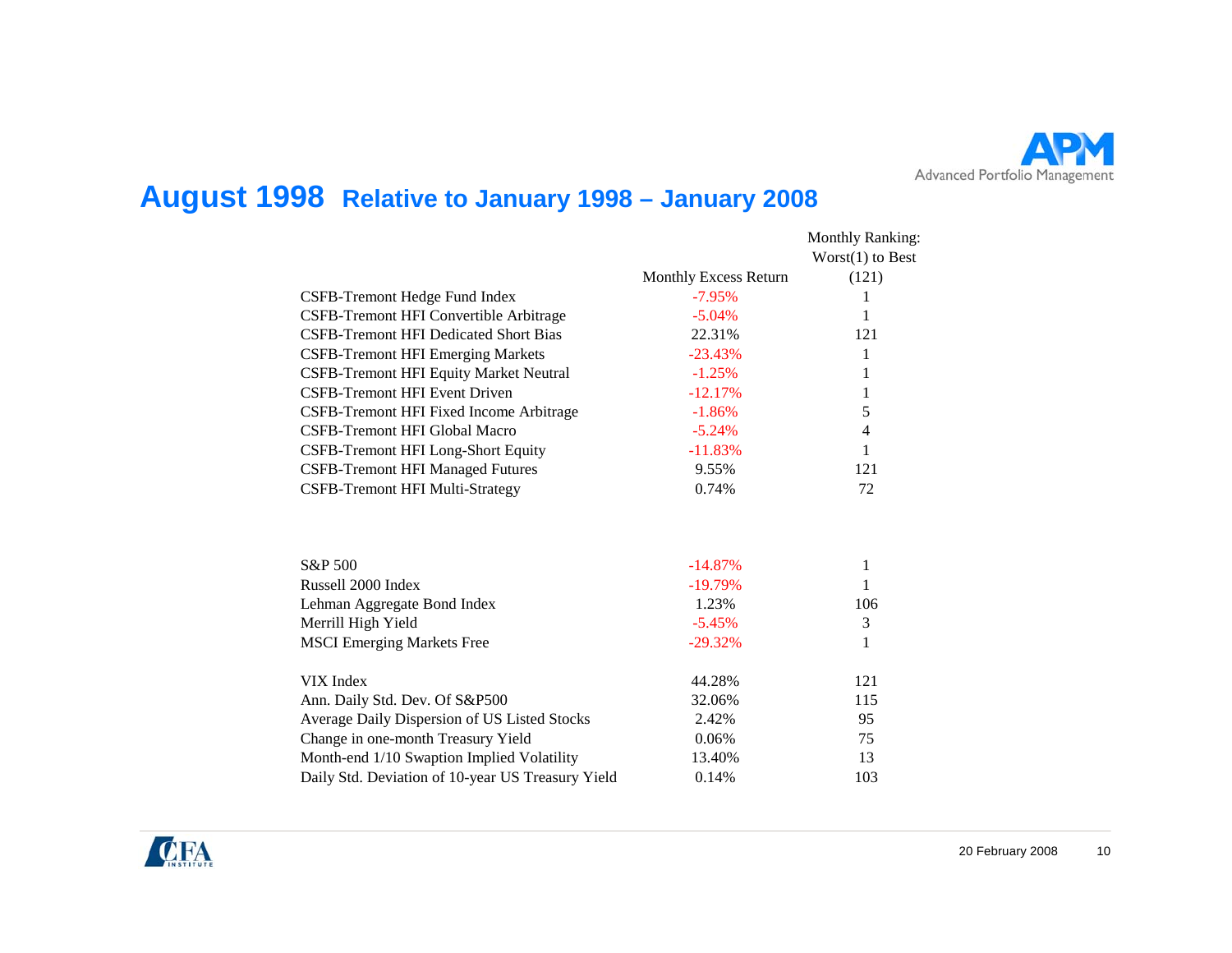



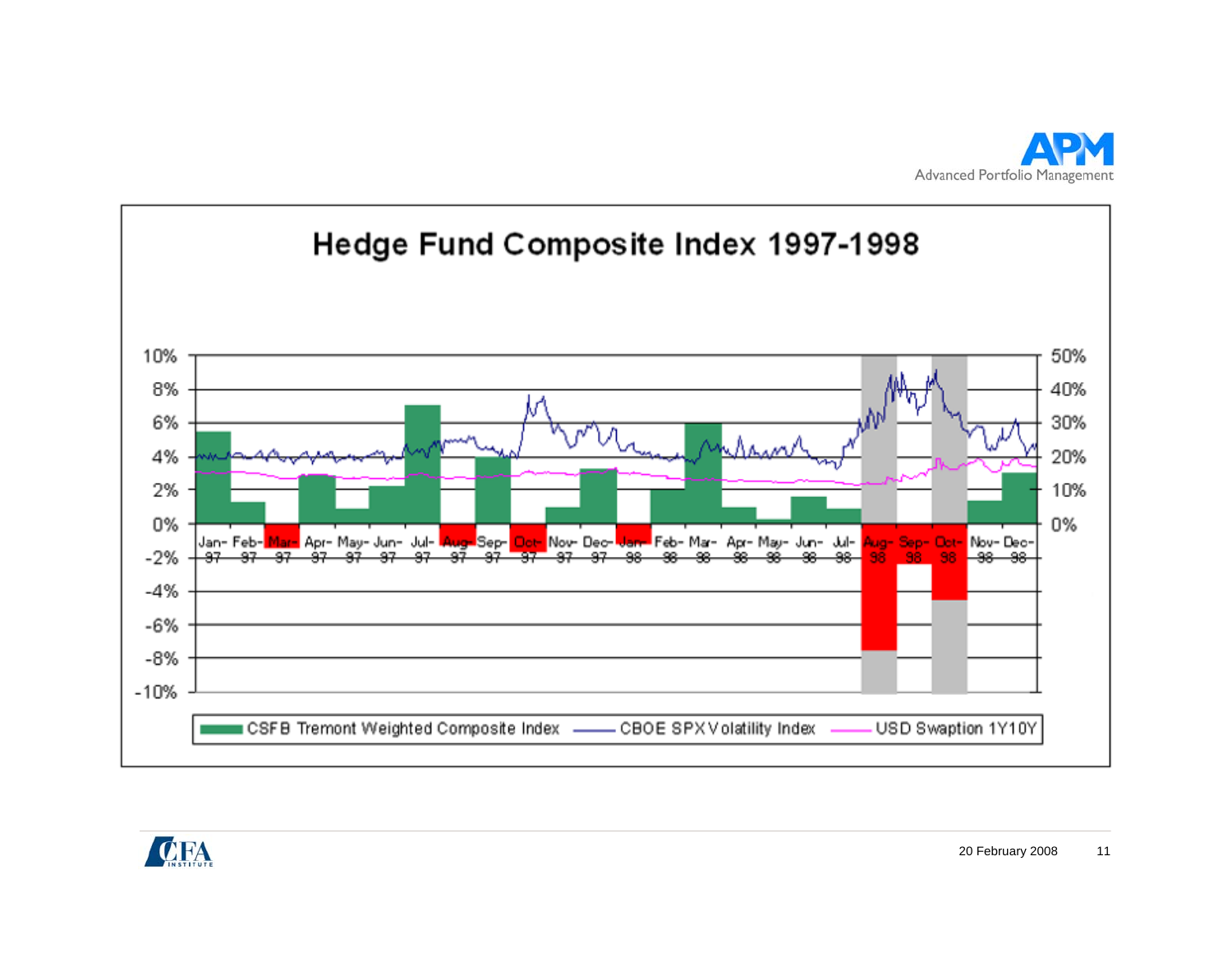

### **September 2001 Relative to January 1998 – January 2008**

|                                                   |                       | <b>Monthly Ranking:</b><br>$Worst(1)$ to Best |
|---------------------------------------------------|-----------------------|-----------------------------------------------|
|                                                   | Monthly Excess Return | (121)                                         |
| CSFB-Tremont Hedge Fund Index                     | $-1.11%$              | 19                                            |
| CSFB-Tremont HFI Convertible Arbitrage            | 0.46%                 | 56                                            |
| <b>CSFB-Tremont HFI Dedicated Short Bias</b>      | 2.63%                 | 90                                            |
| <b>CSFB-Tremont HFI Emerging Markets</b>          | $-4.66%$              | 9                                             |
| CSFB-Tremont HFI Equity Market Neutral            | $-0.33%$              | 8                                             |
| <b>CSFB-Tremont HFI Event Driven</b>              | $-1.82%$              | 9                                             |
| CSFB-Tremont HFI Fixed Income Arbitrage           | $-0.10%$              | 38                                            |
| CSFB-Tremont HFI Global Macro                     | 0.89%                 | 64                                            |
| CSFB-Tremont HFI Long-Short Equity                | $-1.85%$              | 16                                            |
| <b>CSFB-Tremont HFI Managed Futures</b>           | 3.37%                 | 95                                            |
| CSFB-Tremont HFI Multi-Strategy                   | $-0.77%$              | 11                                            |
| S&P 500                                           | $-8.37%$              | 5                                             |
| Russell 2000 Index                                | $-13.72%$             | 3                                             |
| Lehman Aggregate Bond Index                       | 0.88%                 | 92                                            |
| Merrill High Yield                                | $-7.19%$              | $\mathbf{2}$                                  |
| <b>MSCI</b> Emerging Markets Free                 | $-15.76%$             | $\overline{2}$                                |
| VIX Index                                         | 31.93%                | 115                                           |
| Ann. Daily Std. Dev. Of S&P500                    | 38.23%                | 120                                           |
| Average Daily Dispersion of US Listed Stocks      | 3.02%                 | 117                                           |
| Change in one-month Treasury Yield                | $-0.38%$              | 15                                            |
| Month-end 1/10 Swaption Implied Volatility        | 20.80%                | 87                                            |
| Daily Std. Deviation of 10-year US Treasury Yield | 0.13%                 | 98                                            |

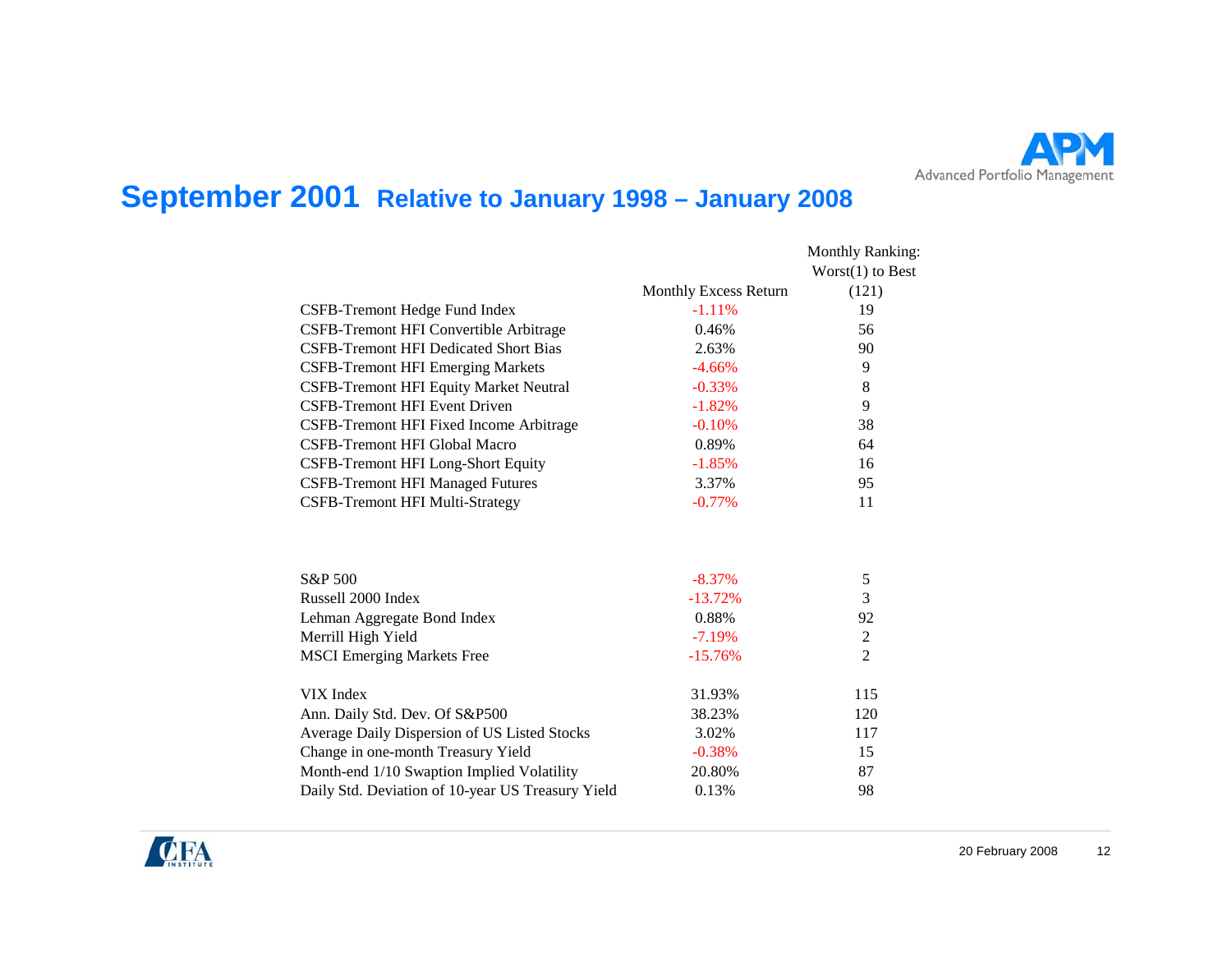



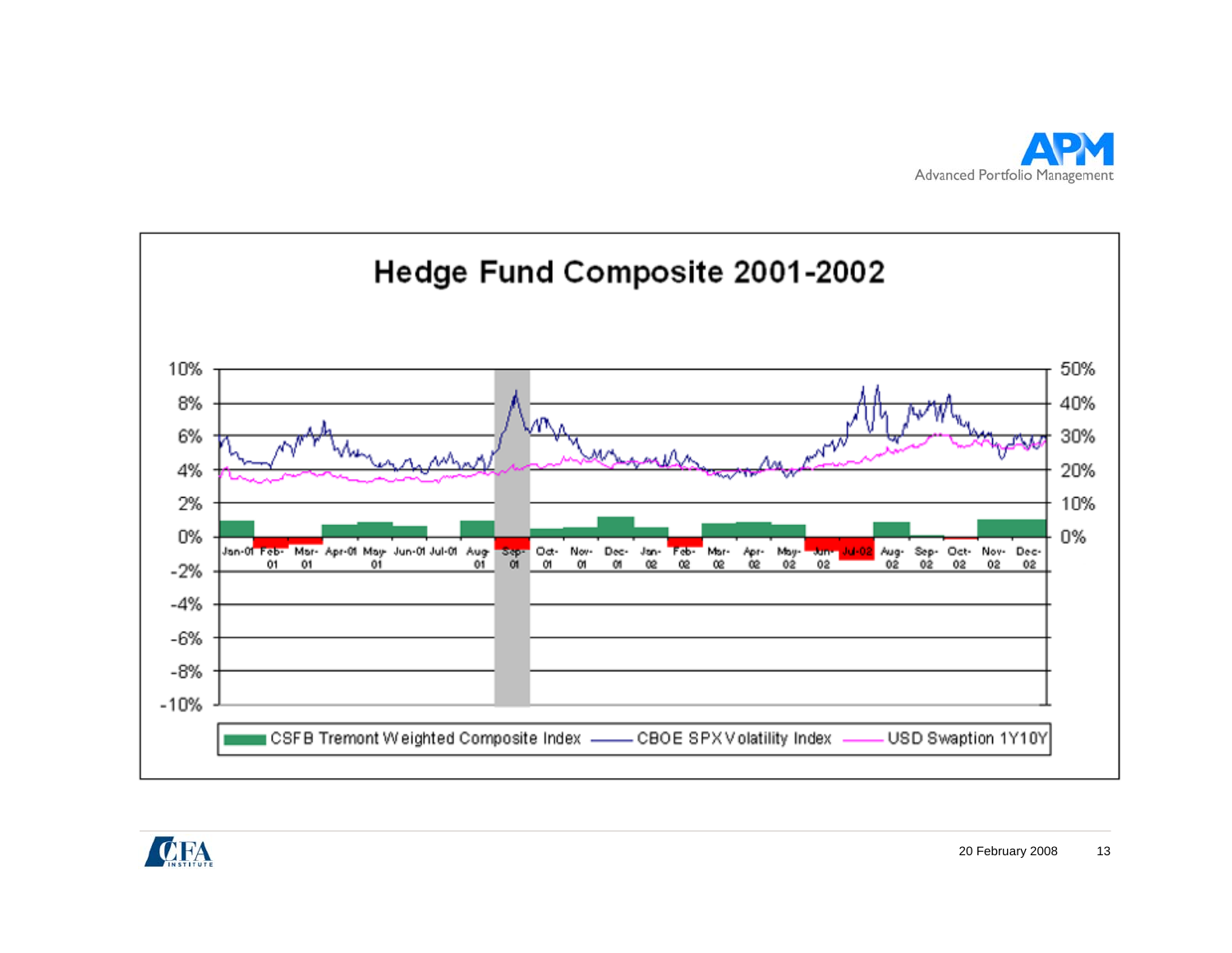

## **July 2002 Relative to January 1998 – January 2008**

|                                                   |                       | <b>Monthly Ranking:</b><br>$Worst(1)$ to Best |
|---------------------------------------------------|-----------------------|-----------------------------------------------|
|                                                   | Monthly Excess Return | (121)                                         |
| CSFB-Tremont Hedge Fund Index                     | $-1.49%$              | 16                                            |
| CSFB-Tremont HFI Convertible Arbitrage            | $-1.69%$              | 9                                             |
| <b>CSFB-Tremont HFI Dedicated Short Bias</b>      | 4.27%                 | 103                                           |
| <b>CSFB-Tremont HFI Emerging Markets</b>          | $-1.33%$              | 32                                            |
| <b>CSFB-Tremont HFI Equity Market Neutral</b>     | 1.70%                 | 117                                           |
| <b>CSFB-Tremont HFI Event Driven</b>              | $-3.24%$              | 3                                             |
| CSFB-Tremont HFI Fixed Income Arbitrage           | 0.94%                 | 97                                            |
| <b>CSFB-Tremont HFI Global Macro</b>              | 2.01%                 | 96                                            |
| CSFB-Tremont HFI Long-Short Equity                | $-3.09%$              | 9                                             |
| <b>CSFB-Tremont HFI Managed Futures</b>           | 5.98%                 | 114                                           |
| <b>CSFB-Tremont HFI Multi-Strategy</b>            | $-1.10%$              | 10                                            |
| S&P 500                                           | $-7.90\%$             | 6                                             |
| Russell 2000 Index                                | $-15.25%$             | $\overline{2}$                                |
| Lehman Aggregate Bond Index                       | 1.07%                 | 100                                           |
| Merrill High Yield                                | $-4.03%$              | 5                                             |
| <b>MSCI Emerging Markets Free</b>                 | $-7.75%$              | 15                                            |
| VIX Index                                         | 32.03%                | 116                                           |
| Ann. Daily Std. Dev. Of S&P500                    | 42.39%                | 121                                           |
| Average Daily Dispersion of US Listed Stocks      | 2.71%                 | 110                                           |
| Change in one-month Treasury Yield                | 0.03%                 | 71                                            |
| Month-end 1/10 Swaption Implied Volatility        | 23.30%                | 100                                           |
| Daily Std. Deviation of 10-year US Treasury Yield | 0.14%                 | 104                                           |

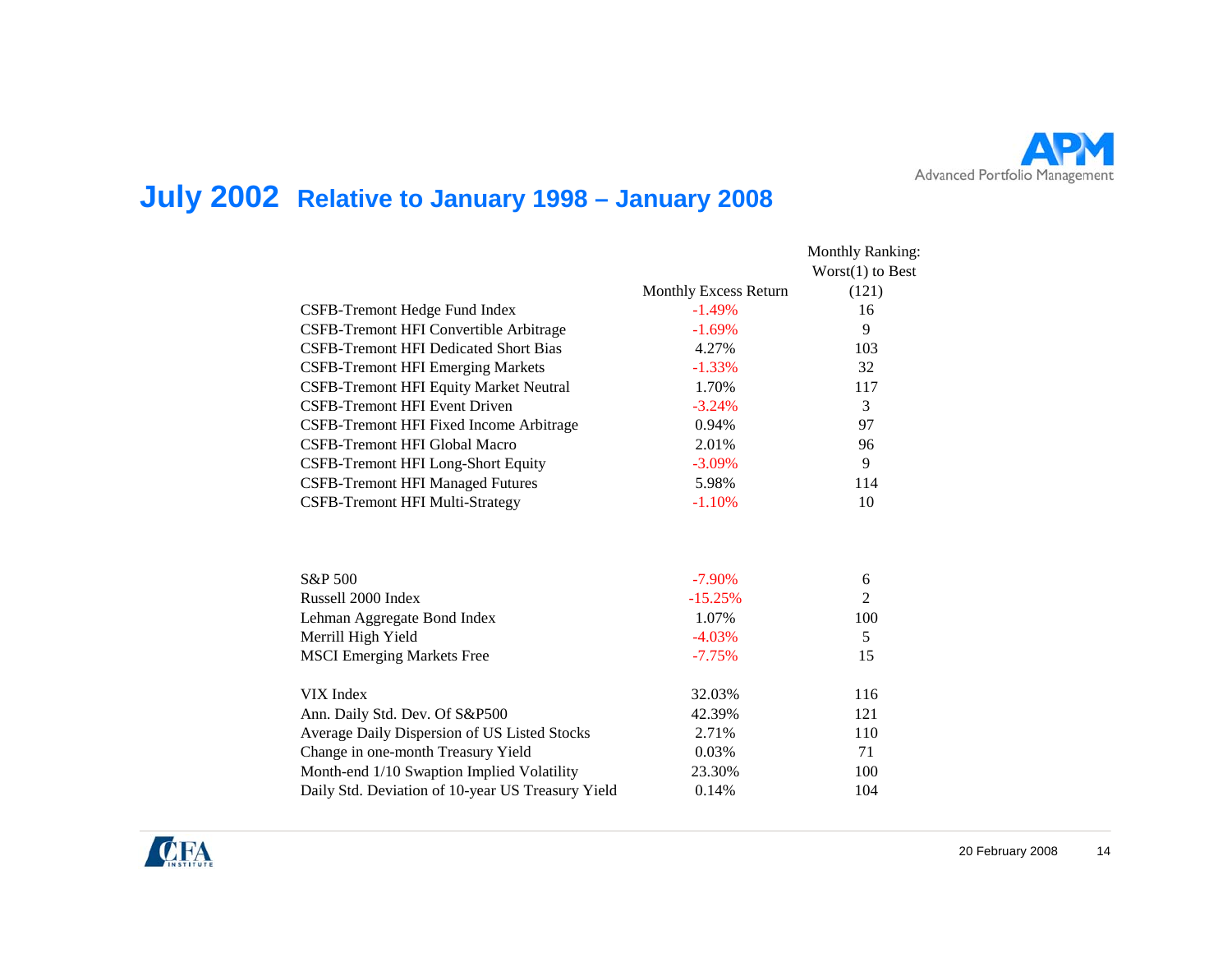



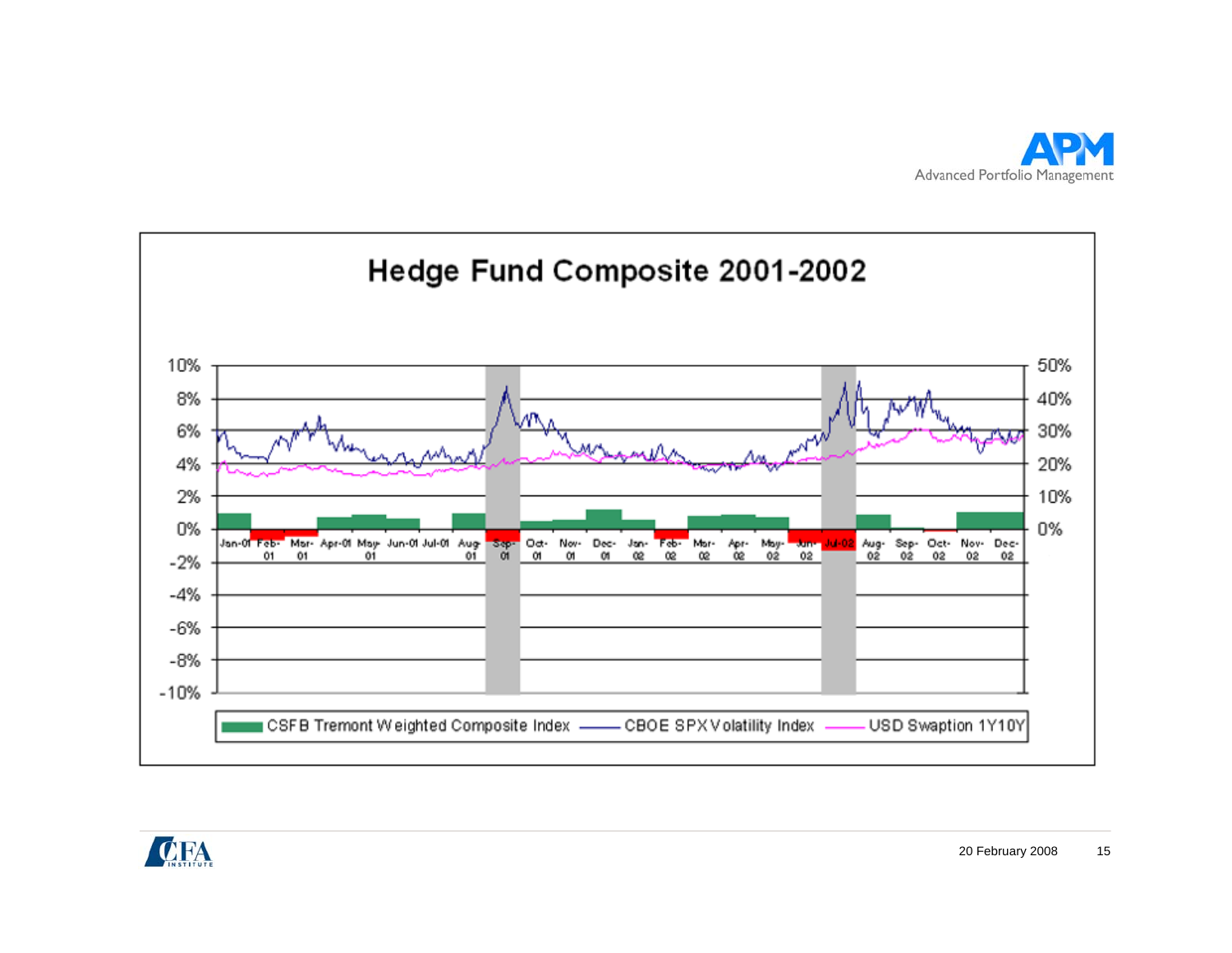

### **August 2007 Relative to January 1998 – January 2008**

|                                                   |                       | <b>Monthly Ranking:</b><br>$Worst(1)$ to Best |
|---------------------------------------------------|-----------------------|-----------------------------------------------|
|                                                   | Monthly Excess Return | (121)                                         |
| CSFB-Tremont Hedge Fund Index                     | $-1.95%$              | 7                                             |
| CSFB-Tremont HFI Convertible Arbitrage            | $-1.50%$              | 10                                            |
| <b>CSFB-Tremont HFI Dedicated Short Bias</b>      | $-1.56%$              | 54                                            |
| <b>CSFB-Tremont HFI Emerging Markets</b>          | $-2.79%$              | 22                                            |
| CSFB-Tremont HFI Equity Market Neutral            | $-0.81%$              | $\overline{2}$                                |
| <b>CSFB-Tremont HFI Event Driven</b>              | $-2.30%$              | 6                                             |
| CSFB-Tremont HFI Fixed Income Arbitrage           | $-1.29%$              | 8                                             |
| CSFB-Tremont HFI Global Macro                     | $-1.04%$              | 18                                            |
| CSFB-Tremont HFI Long-Short Equity                | $-1.80%$              | 17                                            |
| <b>CSFB-Tremont HFI Managed Futures</b>           | $-5.03%$              | 9                                             |
| <b>CSFB-Tremont HFI Multi-Strategy</b>            | $-1.82%$              | 5                                             |
|                                                   |                       |                                               |
| S&P 500                                           | 1.08%                 | 69                                            |
| Russell 2000 Index                                | 1.85%                 | 73                                            |
| Lehman Aggregate Bond Index                       | 0.81%                 | 87                                            |
| Merrill High Yield                                | 0.69%                 | 71                                            |
| <b>MSCI</b> Emerging Markets Free                 | $-2.51%$              | 30                                            |
| VIX Index                                         | 23.38%                | 78                                            |
| Ann. Daily Std. Dev. Of S&P500                    | 24.14%                | 101                                           |
| Average Daily Dispersion of US Listed Stocks      | 2.38%                 | 94                                            |
| Change in one-month Treasury Yield                | 0.75%                 | 119                                           |
| Month-end 1/10 Swaption Implied Volatility        | 16.30%                | 50                                            |
| Daily Std. Deviation of 10-year US Treasury Yield | 0.10%                 | 78                                            |

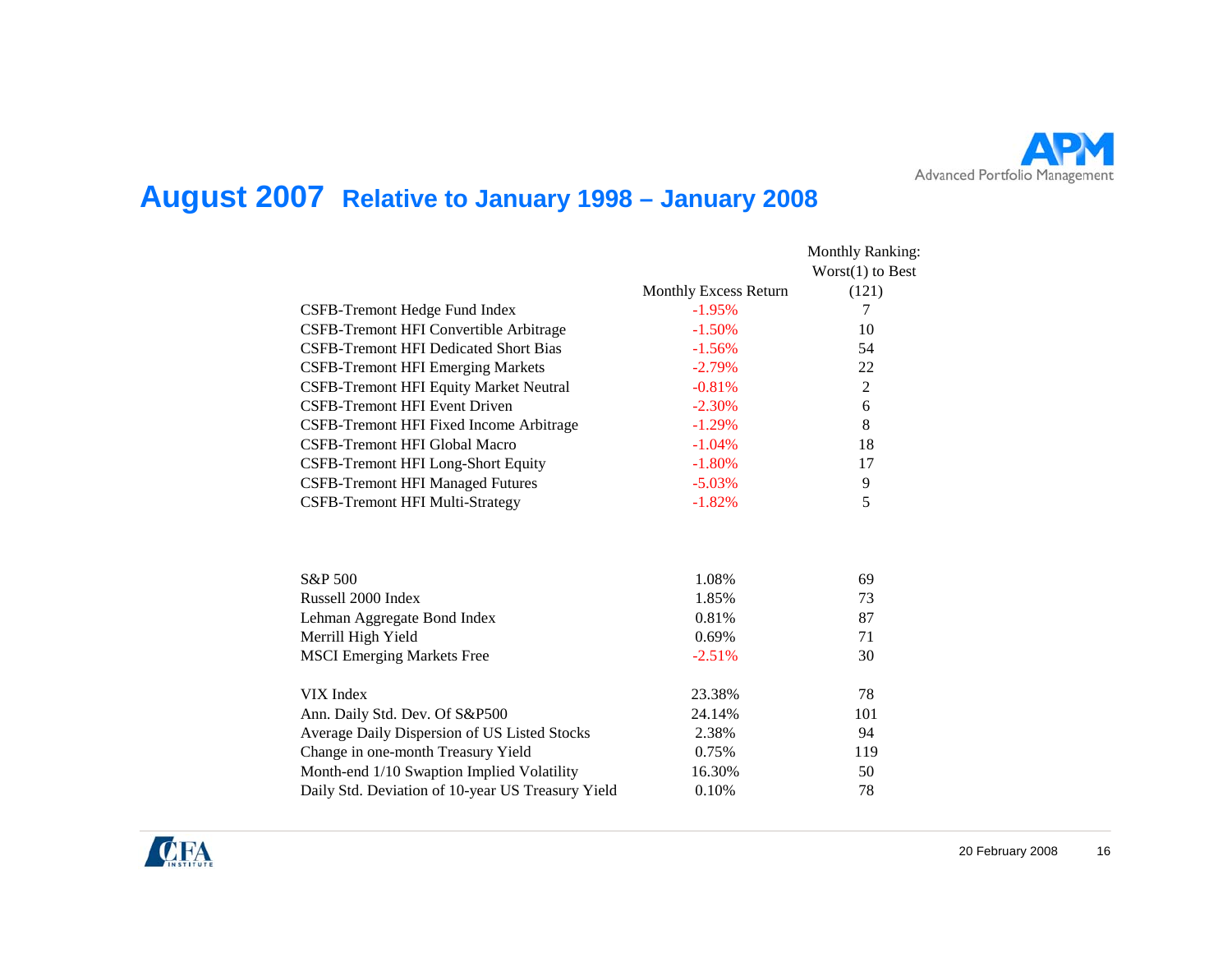

### **November 2007 Relative to January 1998 – January 2008**

|                                                   |                       | <b>Monthly Ranking:</b><br>$Worst(1)$ to Best |
|---------------------------------------------------|-----------------------|-----------------------------------------------|
|                                                   | Monthly Excess Return | (121)                                         |
| CSFB-Tremont Hedge Fund Index                     | $-1.53%$              | 15                                            |
| CSFB-Tremont HFI Convertible Arbitrage            | $-1.81%$              | 7                                             |
| <b>CSFB-Tremont HFI Dedicated Short Bias</b>      | 9.98%                 | 118                                           |
| <b>CSFB-Tremont HFI Emerging Markets</b>          | $-2.18%$              | 23                                            |
| CSFB-Tremont HFI Equity Market Neutral            | 0.24%                 | 43                                            |
| <b>CSFB-Tremont HFI Event Driven</b>              | $-2.00%$              | 8                                             |
| CSFB-Tremont HFI Fixed Income Arbitrage           | $-0.58%$              | 20                                            |
| CSFB-Tremont HFI Global Macro                     | $-0.49%$              | 24                                            |
| CSFB-Tremont HFI Long-Short Equity                | $-2.04%$              | 15                                            |
| <b>CSFB-Tremont HFI Managed Futures</b>           | $-1.28%$              | 42                                            |
| <b>CSFB-Tremont HFI Multi-Strategy</b>            | $-1.46%$              | 6                                             |
|                                                   |                       |                                               |
| S&P 500                                           | $-4.51%$              | 15                                            |
| Russell 2000 Index                                | $-7.51%$              | $\tau$                                        |
| Lehman Aggregate Bond Index                       | 1.49%                 | 111                                           |
| Merrill High Yield                                | $-2.37%$              | 12                                            |
| <b>MSCI</b> Emerging Markets Free                 | $-7.41%$              | 18                                            |
| VIX Index                                         | 22.87%                | 75                                            |
| Ann. Daily Std. Dev. Of S&P500                    | 26.35%                | 108                                           |
| Average Daily Dispersion of US Listed Stocks      | 2.22%                 | 86                                            |
| Change in one-month Treasury Yield                | 0.50%                 | 114                                           |
| Month-end 1/10 Swaption Implied Volatility        | 21.30%                | 91                                            |
| Daily Std. Deviation of 10-year US Treasury Yield | 0.16%                 | 113                                           |

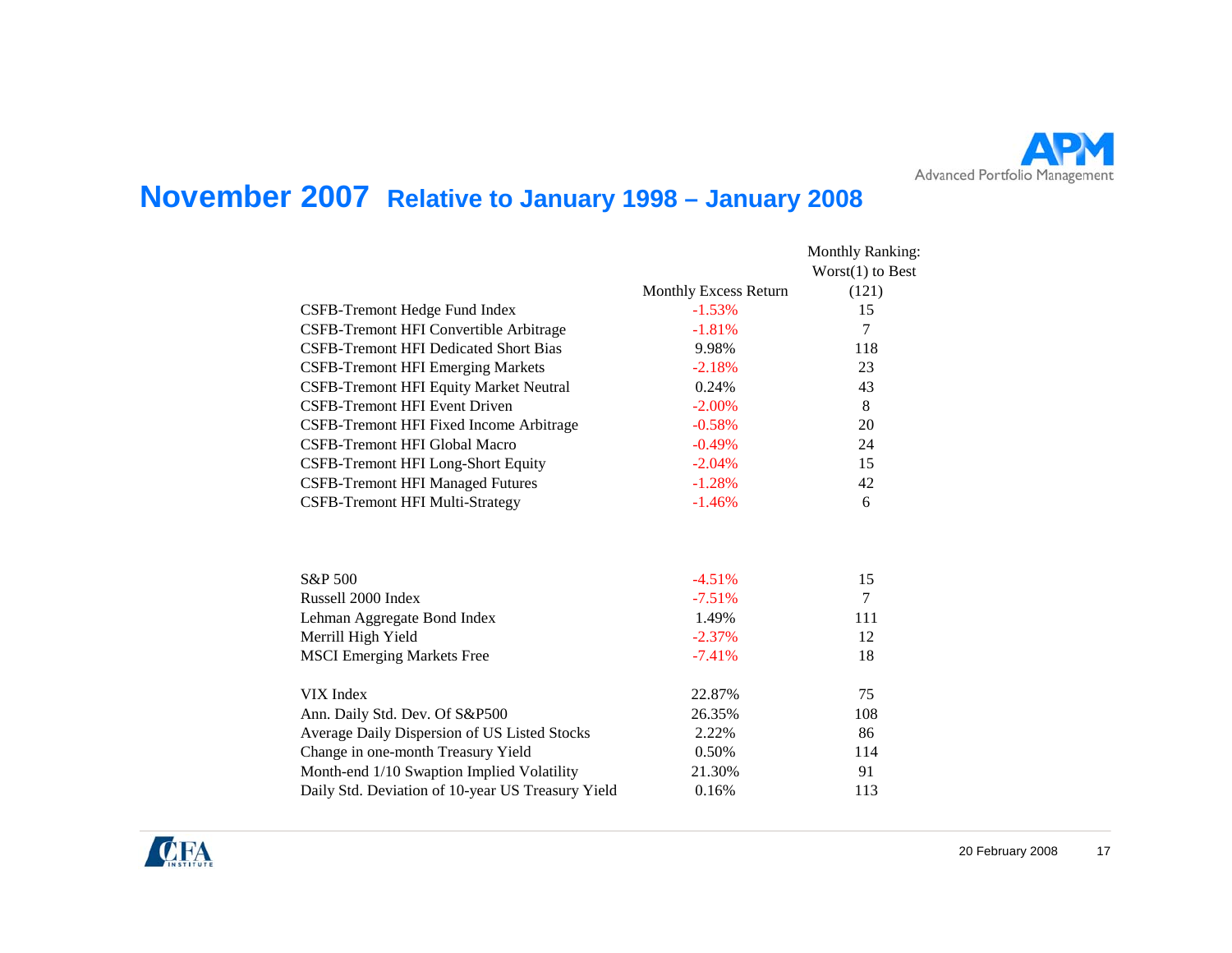

### **January 2008 Relative to January 1998 – January 2008**

|                                                   |                       | <b>Monthly Ranking:</b>          |
|---------------------------------------------------|-----------------------|----------------------------------|
|                                                   | Monthly Excess Return | $Worst(1)$ to Best<br>(121)<br>9 |
|                                                   |                       |                                  |
| CSFB-Tremont Hedge Fund Index                     | $-1.71%$              |                                  |
| CSFB-Tremont HFI Convertible Arbitrage            | $-0.76%$              | 17                               |
| <b>CSFB-Tremont HFI Dedicated Short Bias</b>      | 5.45%                 | 108                              |
| <b>CSFB-Tremont HFI Emerging Markets</b>          | $-2.90\%$             | 21                               |
| <b>CSFB-Tremont HFI Equity Market Neutral</b>     | 0.46%                 | 61                               |
| CSFB-Tremont HFI Event Driven                     | $-2.67%$              | 5                                |
| CSFB-Tremont HFI Fixed Income Arbitrage           | 0.05%                 | 41                               |
| <b>CSFB-Tremont HFI Global Macro</b>              | 4.21%                 | 118                              |
| CSFB-Tremont HFI Long-Short Equity                | $-4.28%$              | 5                                |
| <b>CSFB-Tremont HFI Managed Futures</b>           | 3.90%                 | 102                              |
| <b>CSFB-Tremont HFI Multi-Strategy</b>            | $-2.04%$              | $\overline{4}$                   |
|                                                   |                       |                                  |
| S&P 500                                           | $-6.23%$              | 10                               |
| Russell 2000 Index                                | $-7.05%$              | 10                               |
| Lehman Aggregate Bond Index                       | $-0.23%$              | 38                               |
| Merrill High Yield                                | $-1.59%$              | 19                               |
| <b>MSCI Emerging Markets Free</b>                 | $-12.68%$             | $\overline{4}$                   |
| VIX Index                                         | 26.20%                | 100                              |
| Ann. Daily Std. Dev. Of S&P500                    | 24.13%                | 100                              |
| Average Daily Dispersion of US Listed Stocks      | 2.63%                 | 107                              |
| Change in one-month Treasury Yield                | $-0.96%$              | 3                                |
| Month-end 1/10 Swaption Implied Volatility        | 25.50%                | 103                              |
| Daily Std. Deviation of 10-year US Treasury Yield | 0.14%                 | 105                              |

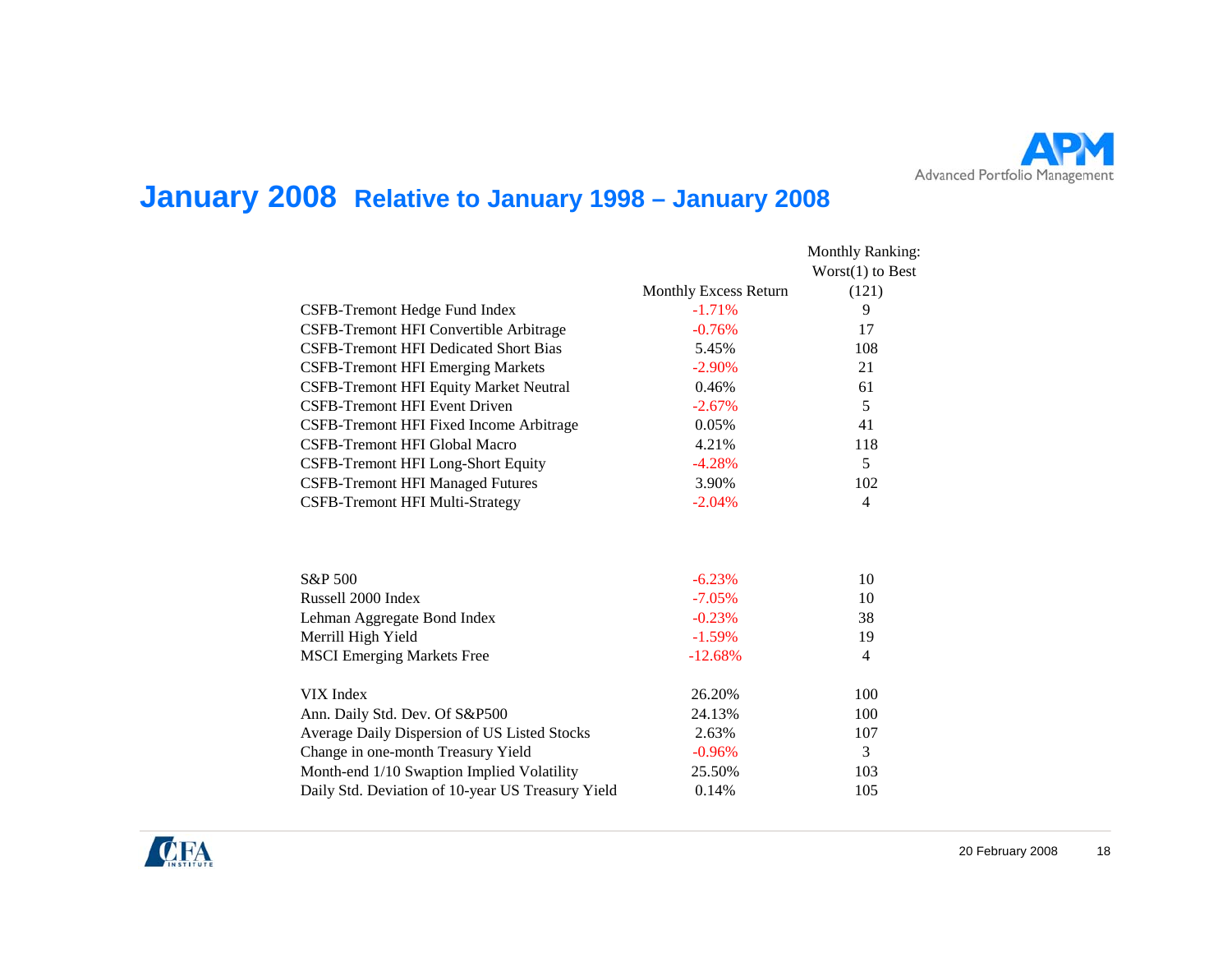

# **VIX Implied Volatility**



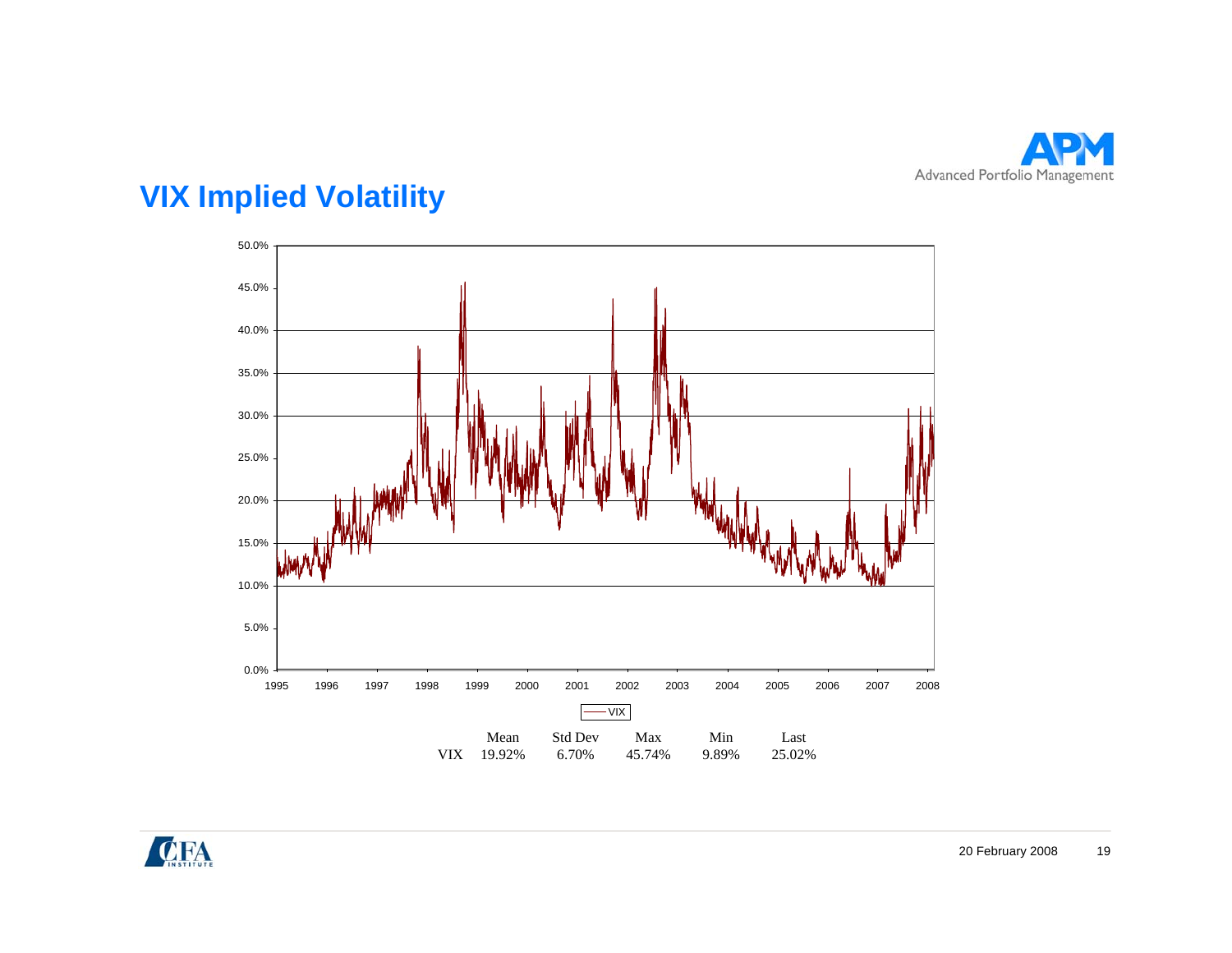

#### **One economist's interpretation…**

"The key to the whole tangle will be found to lie in the notion of risk or uncertainty and the ambiguities concealed therein…

Uncertainty must be taken in a sense radically distinct from the familiar notion of risk… It will appear that a *measurable* uncertainty, or "risk" proper, is very different from an *unmeasurable* uncertainty…

We shall accordingly restrict the term "uncertainty" to cases of the non-quantitative type."

*A* measurable *uncertainty, or "risk" proper, is very different from an*  unmeasurable*uncertainty*

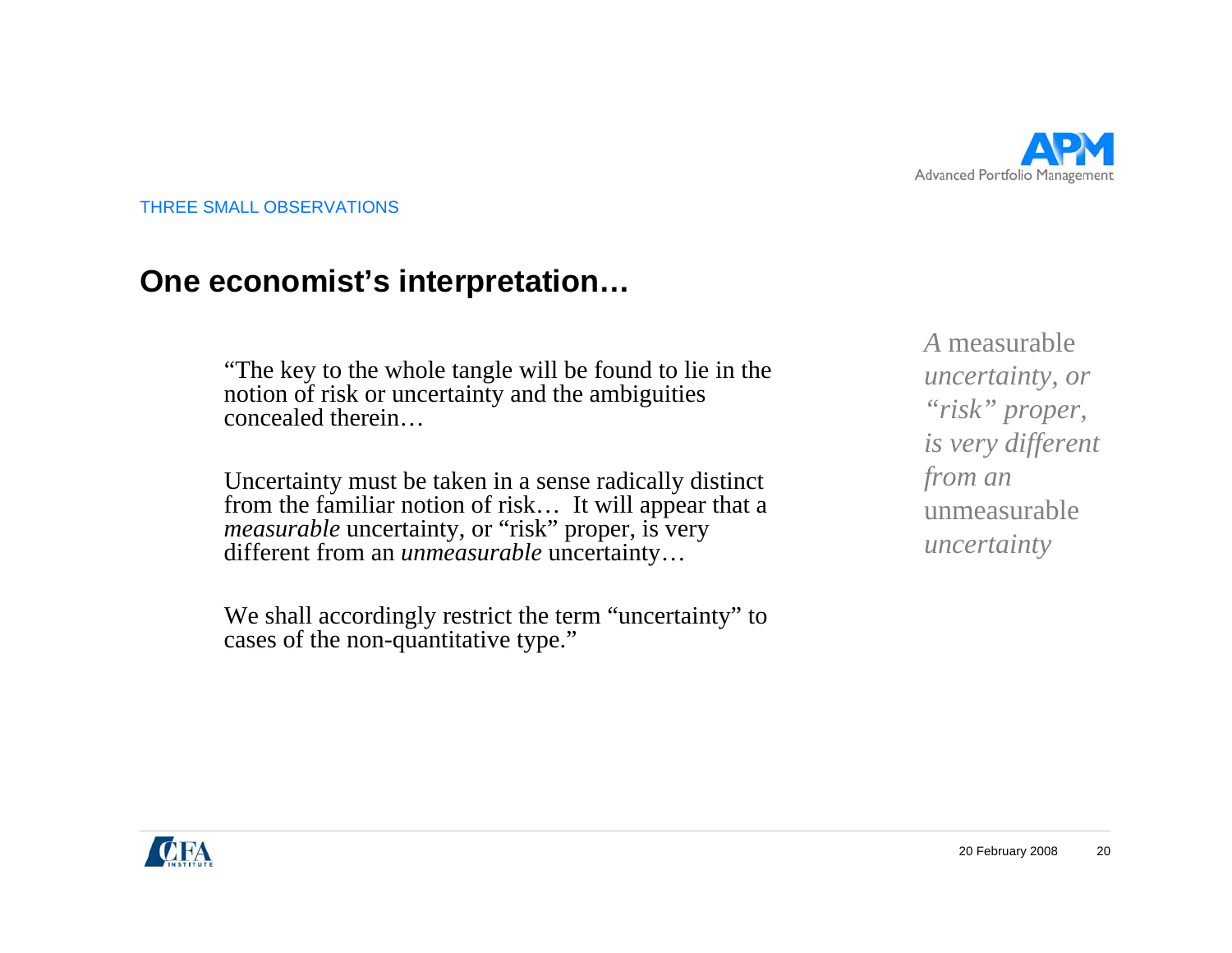

### **…from a different generation of economists**

Frank H. Knight, the original founder of the "Chicago School" of economics, from his 1921 classic, *Risk, Uncertainty, and Profit*

Risk, Uncertainty, and Profit *is an extrapolation of Knight's PhD thesis submitted to Cornell in 1917*

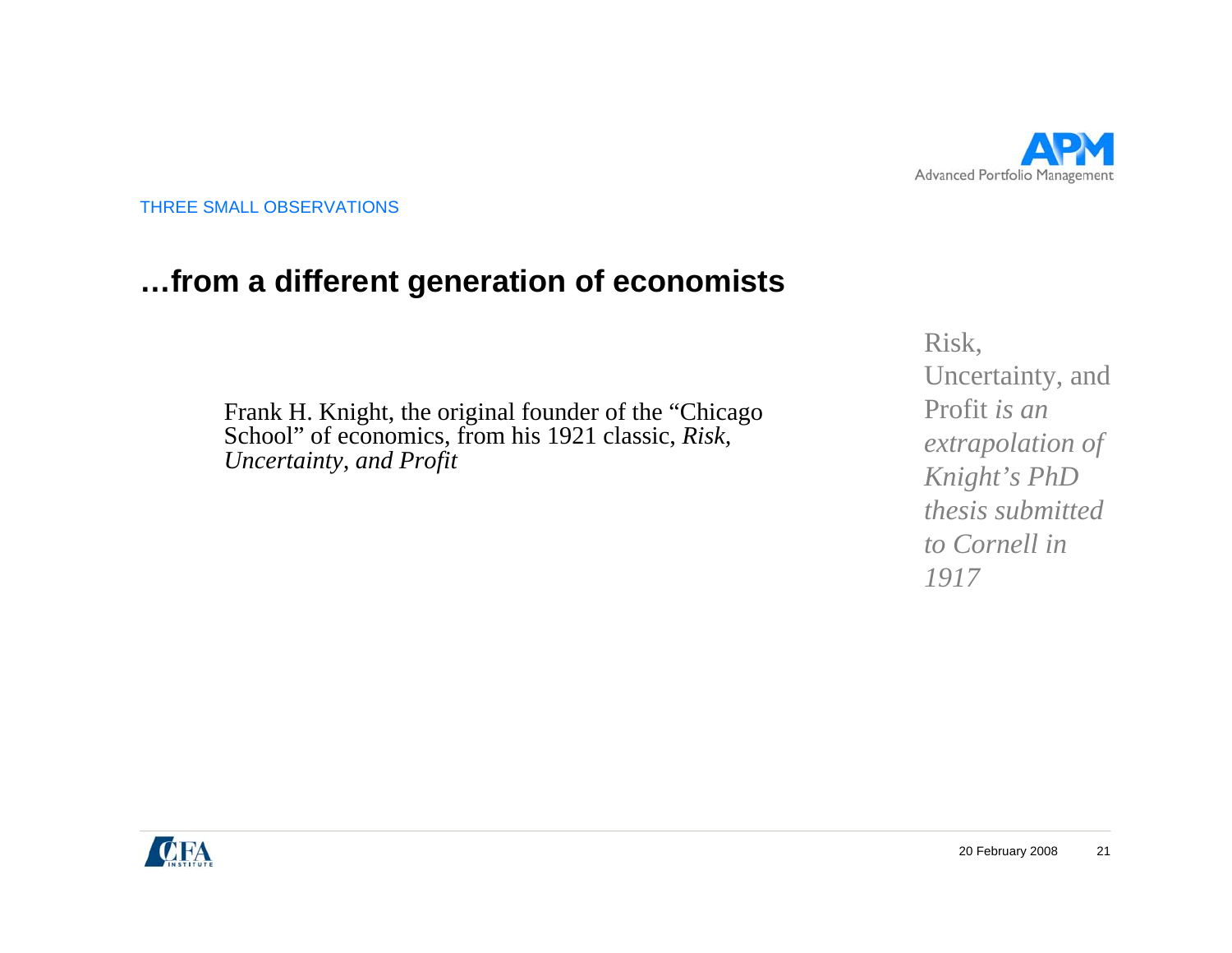

#### **Liquidity events as** *unmeasurable* **uncertainty**

The relationship between volatility, *unmeasurable* uncertainty, and liquidity events is strong enough to suggest that an *uncertainty* overlay of long volatility positions could be a prudent means by which to manage the uncertainty of potential future liquidity events.

A long volatility position is sometimes expressed as a positive convexity or long gamma position.

Such an overlay has a negative expected return, but generates outsized returns in periods of increasing volatility (uncertainty).

One such overlay we manage realized over 30% returns in 2007 and 10% in January 2008.

*The relationship between volatility,*  unmeasurable*uncertainty, and liquidity events suggests that an overlay of long volatility positions could constitute a liquidity hedge*